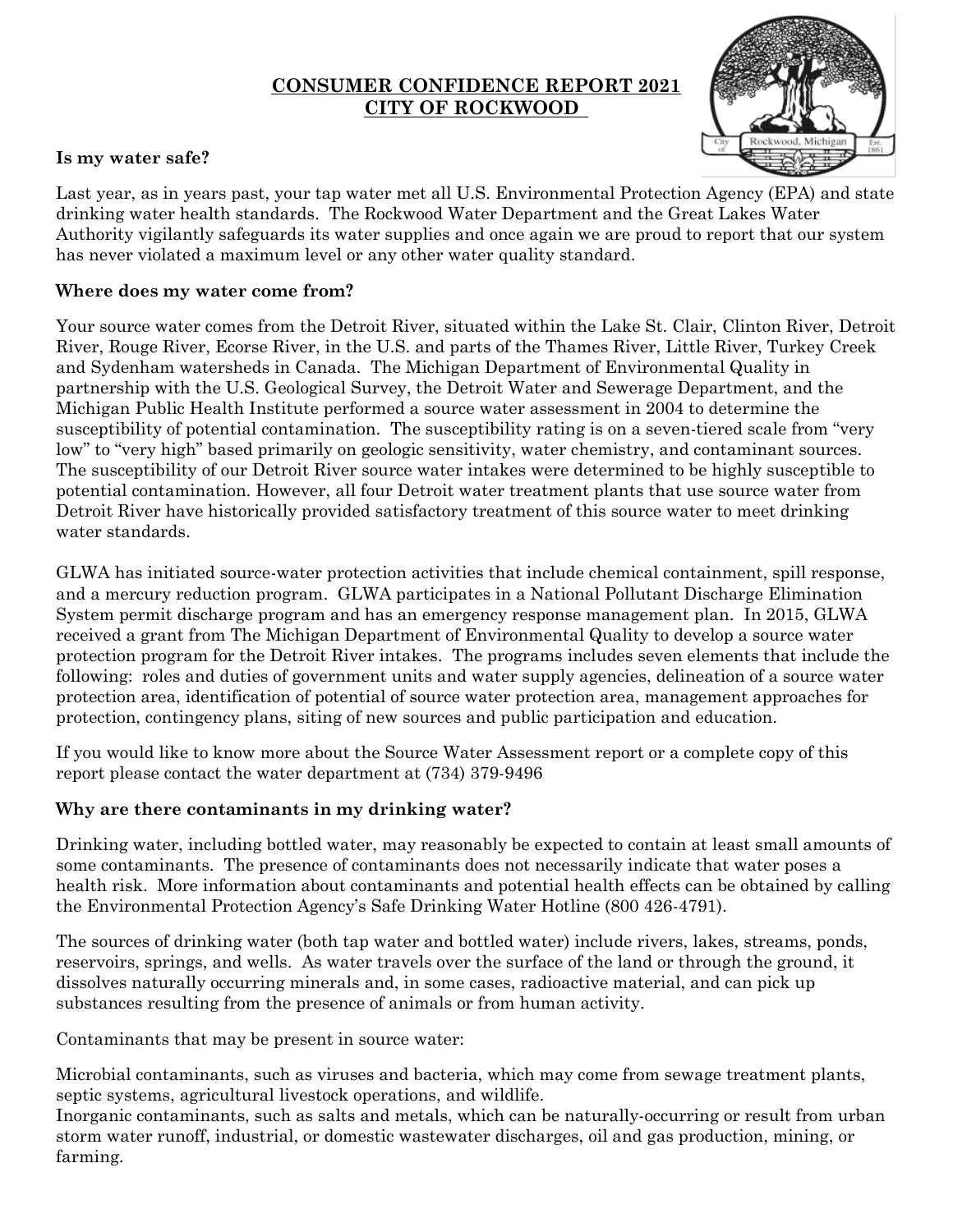Pesticides and herbicides, which may come from a variety of sources such as agriculture, urban storm water runoff, and residential uses.

Organic chemical contaminants, including synthetic and volatile organic chemicals, which are by-products of industrial processes and petroleum production, and can also, come from gas stations, urban storm water runoff, and septic systems.

Radioactive contaminants, which can be naturally occurring or be the result of oil and gas production and mining activities.

In order to ensure that tap water is safe to drink, EPA prescribes regulations which limit the amount of certain contaminants in water provided by public water systems. FDA regulations establish limits for contaminants in bottled water, which must provide the same protection for public health.

#### **Lead Contamination in Drinking Water**

If present, elevated levels of lead can cause serious health problems, especially for pregnant woman and young children. Lead in drinking water is primarily from materials and components associated with service lines and home plumbing. The City of Rcokwood is responsible for providing high quality drinking water, but cannot control the variety of materials used in plumbing components. When your water has been sitting for several hours, you can minimize the potential for lead exposure by flushing your tap for 30 seconds to 2 minutes before using water for drinking or cooking. If you are concerned about lead in your water, you may wish to have your water tested. Information on lead in drinking water, testing methods, and steps you can take to minimize exposure is available from the Safe Drinking Water Hotline or at http:/www.epa.gov/safewater/lead

#### **Do I need to take special precautions?**

Some people may be more vulnerable to contaminants in drinking water than the general population. Immuno-compromised persons such as persons with cancer undergoing chemotherapy, persons who have undergone organ transplants, people with HIV/AIDS or other immune system disorders, some elderly, and infants can be particularly at risk from infections. These people should seek advice about drinking water from their health care providers. EPA/Centers for Disease Control (CDC) guidelines on appropriate means to lessen the risk of infection by Cryptosporidium and other microbial contaminants are available from the Safe Water Drinking Hotline (800 426-4791).

#### **Cryptosporidium Language**

The Great Lakes Water Authority monitored for Cryptosporidium in our source water (Detroit River) from our Southwest Water Treatment Plant during 2016. Cryptosporidium was detected twice in our source water samples. A follow-up water sample was collected from the treated water and Cryptosporidium was not found to be present. Cryptosporidium is a microbial pathogen found in surface water throughout the U.S. Although filtration removes Cryptosporidium, the most commonly-used filtration methods cannot guarantee 100 percent removal. Our monitoring indicates the presence of these organisms in our source water. Current test methods do not allow us to determine if the organisms are dead or if they are capable of causing disease. Ingestion of Cryptosporidium may cause cryptosporidiosis, an abdominal infection. Symptoms of infection include nausea, diarrhea, and abdominal cramps. Most healthy individuals can overcome the disease within a few weeks. However, immunocompromised people, infants and small children and the elderly are at greater risk of developing life threatening illness. We encourage immune-compromised individuals to consult their doctors regarding appropriate precautions to take to avoid infection. Cryptosporidium must be ingested to cause disease, and it may be spread through means other than drinking water.

If you have any questions or comments contact: Robert Boron

 Director of Public Services 32409 Fort Road Rockwood, MI 48173 (734) 379-9496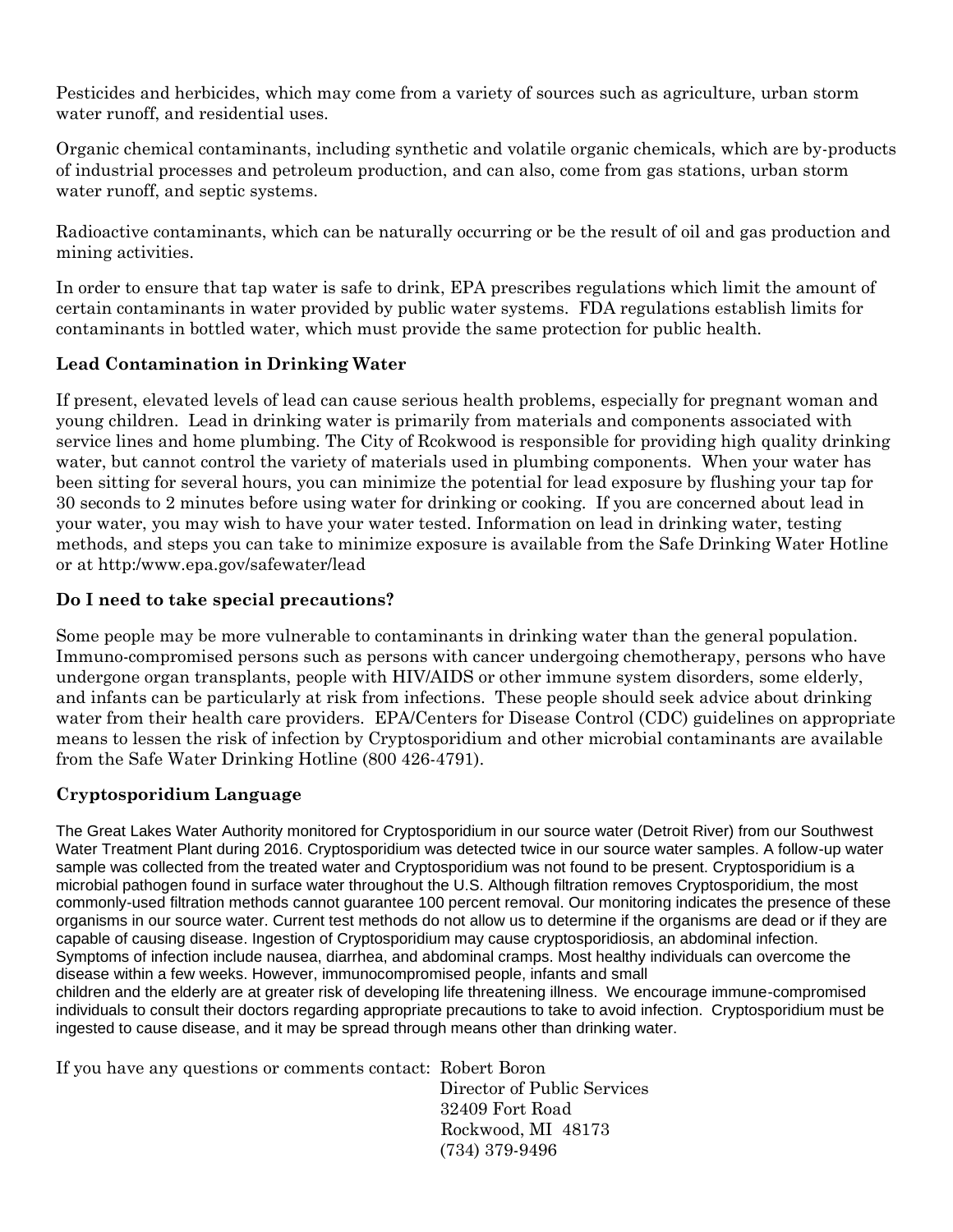## 2021 Southwest Regulated Detected Contaminants Table

 $\overline{\mathsf{I}}$ 

| 2021 Inorganic Chemicals - Annual Monitoring at Plant Finished Tap |                  |             |                                      |                                       |                                            |                                     |    |                                                                                                                                     |
|--------------------------------------------------------------------|------------------|-------------|--------------------------------------|---------------------------------------|--------------------------------------------|-------------------------------------|----|-------------------------------------------------------------------------------------------------------------------------------------|
| <b>Regulated</b><br><b>Contaminant</b>                             | <b>Test Date</b> | <b>Unit</b> | <b>Health</b><br>Goal<br><b>MCLG</b> | <b>Allowed</b><br>Level<br><b>MCL</b> | <b>Highest</b><br>Level<br><b>Detected</b> | <b>Range of</b><br><b>Detection</b> |    | <b>Violation   Major Sources in Drinking Water</b>                                                                                  |
| <b>Fluoride</b>                                                    | 04/13/2021       | ppm         | 4                                    | 4                                     | 0.58                                       | n/a                                 | no | Erosion of natural deposit; Water<br>additive, which promotes strong teeth;<br>Discharge from fertilizer and aluminum<br>factories. |
| <b>Nitrate</b>                                                     | 04/13/2021       | ppm         | 10                                   | 10                                    | 0.37                                       | n/a                                 | no | Runoff from fertilizer use; Leaching<br>from septic tanks, sewage; Erosion of<br>natural deposits.                                  |
| <b>Barium</b>                                                      | 05/16/2017       | ppm         | 2                                    | $\mathcal{P}$                         | 0.01                                       | n/a                                 | no | Discharge of drilling wastes; Discharge<br>from metal refineries; Erosion of<br>natural deposits.                                   |

| Lead and Copper Monitoring at the Customer's Tap in 2021                                                                                                                                                                                                                |             |                        |                                             |                              |                                                 |                                                                          |                                                      |                                                                                                                           |
|-------------------------------------------------------------------------------------------------------------------------------------------------------------------------------------------------------------------------------------------------------------------------|-------------|------------------------|---------------------------------------------|------------------------------|-------------------------------------------------|--------------------------------------------------------------------------|------------------------------------------------------|---------------------------------------------------------------------------------------------------------------------------|
| <b>Regulated</b><br><b>Contaminant</b>                                                                                                                                                                                                                                  | <b>Unit</b> | Year<br><b>Sampled</b> | <b>Health</b><br><b>Goal</b><br><b>MCLG</b> | <b>Action</b><br>Level<br>AL | 90 <sup>th</sup><br><b>Percentile</b><br>Value* | <b>Range of</b><br><b>Individual</b><br><b>Samples</b><br><b>Results</b> | <b>Number of</b><br><b>Samples</b><br><b>Over AL</b> | <b>Major Sources in Drinking Water</b>                                                                                    |
| Lead                                                                                                                                                                                                                                                                    | ppb         | 2021                   | 0                                           | 15                           | 1 ppb                                           | $0 - 2$                                                                  | 0                                                    | Lead services lines, corrosion of<br>household, plumbing including fittings and<br>fixtures; erosion of natural deposits. |
| <b>Copper</b>                                                                                                                                                                                                                                                           | ppm         | 2021                   | 1.3                                         | 1.3                          | $0.1$ ppb                                       | $0.0 - 0.2$                                                              | 0                                                    | Corrosion of household plumbing system;<br>Erosion of natural deposits; leaching from<br>wood preservatives.              |
| <sup>*</sup> The 90 <sup>th</sup> percentile value means 90 percent of the homes tested have lead and copper levels below the given 90 <sup>th</sup> percentile value. If the 90 <sup>th</sup><br>percentile value is above the AL additional requirements must be met. |             |                        |                                             |                              |                                                 |                                                                          |                                                      |                                                                                                                           |

| 2021 Disinfection Residual - Monitoring in the Distribution System |                            |      |                      |                      |                            |                                                         |    |                                                         |
|--------------------------------------------------------------------|----------------------------|------|----------------------|----------------------|----------------------------|---------------------------------------------------------|----|---------------------------------------------------------|
| <b>Regulated</b><br><b>Contaminant</b>                             | <b>Test</b><br><b>Date</b> | Unit | Goal<br><b>MRDLG</b> | Level<br><b>MRDL</b> | <b>Level</b><br><b>RAA</b> | Health   Allowed   Highest   Range of<br><b>Results</b> |    | Quarterly   Violation   Major Sources in Drinking Water |
| <b>Total Chlorine Residual</b>                                     | 2021                       | ppm  | 4                    |                      | 0.60                       | $0.47 - 0.70$                                           | no | Water additive used to control microbes                 |

| 2021 Disinfection By-Products - Stage 2 Disinfection By-Products Monitoring in the Distribution System |                            |             |                                      |                            |               |                                                                            |    |                                           |
|--------------------------------------------------------------------------------------------------------|----------------------------|-------------|--------------------------------------|----------------------------|---------------|----------------------------------------------------------------------------|----|-------------------------------------------|
| <b>Regulated</b><br><b>Contaminant</b>                                                                 | <b>Test</b><br><b>Date</b> | <b>Unit</b> | <b>Health</b><br>Goal<br><b>MCLG</b> | <b>Level</b><br><b>MCL</b> | Level<br>LRAA | Allowed Highest Range of<br><b>Quarterly   Violation</b><br><b>Results</b> |    | <b>Major Sources in Drinking Water</b>    |
| (TTHM)<br><b>Total Trihalomethanes</b>                                                                 | 2021                       | ppb         | n/a                                  | 80                         | 41            | $21 - 59$                                                                  | no | By-product of drinking water chlorination |
| $ $ (HAA5)<br><b>Haloacetic Acids</b>                                                                  | 2021                       | ppb         | n/a                                  | 60                         | 12            | $2 - 16$                                                                   | no | By-product of drinking water chlorination |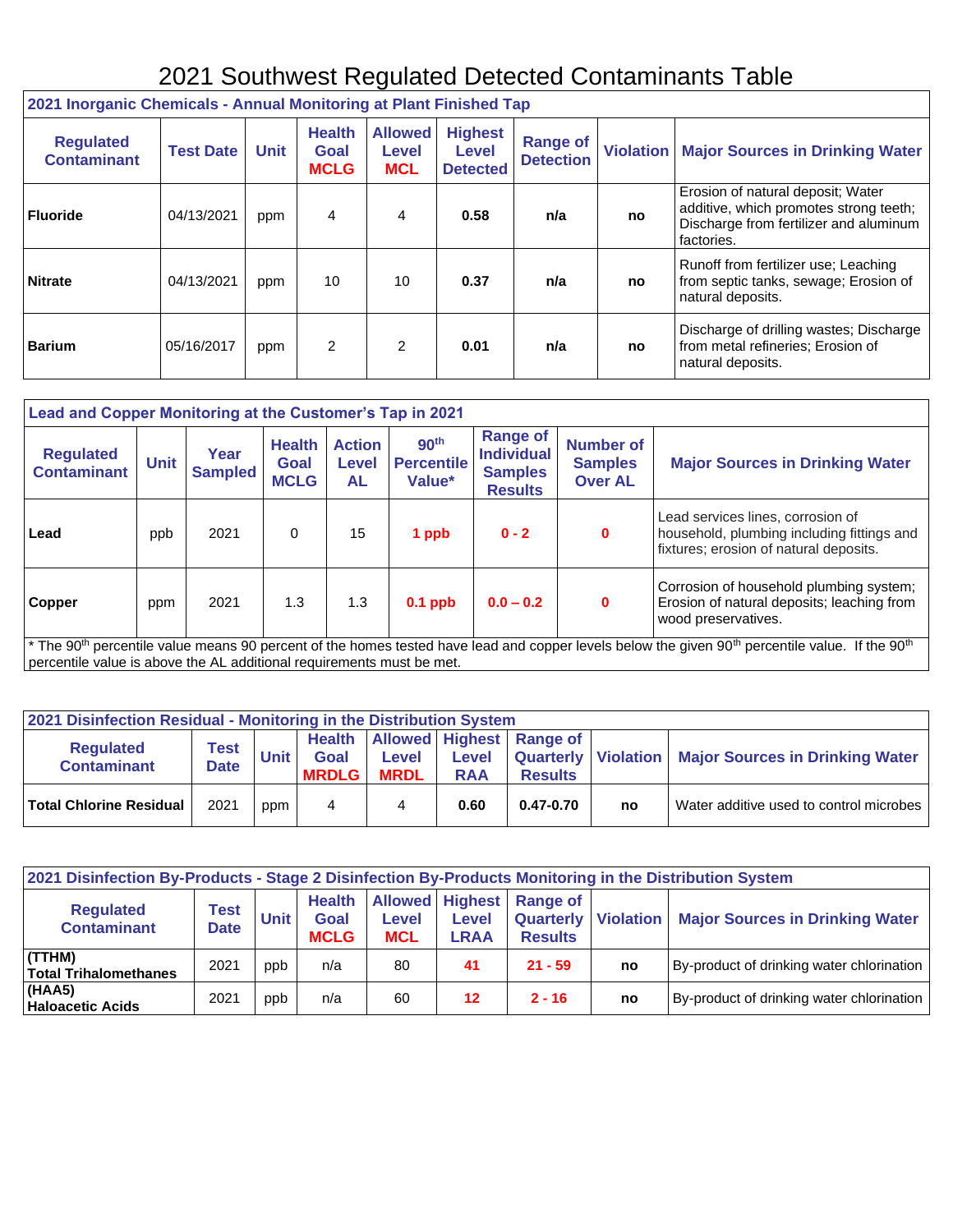| 2021 Turbidity - Monitored Every 4 Hours at the Plant Finished Water Tap                                               |                                                                                               |    |                                             |  |  |  |  |
|------------------------------------------------------------------------------------------------------------------------|-----------------------------------------------------------------------------------------------|----|---------------------------------------------|--|--|--|--|
| <b>Highest Single</b><br><b>Measurement Cannot</b><br><b>Exceed 1 NTU</b>                                              | <b>Lowest Monthly % of Samples Meeting</b><br><b>Turbidity Limit of 0.3 NTU (minimum 95%)</b> |    | Violation   Major Sources in Drinking Water |  |  |  |  |
| <b>0.09 NTU</b>                                                                                                        | 100%                                                                                          | no | Soil Runoff                                 |  |  |  |  |
| Turbidity has no health effects. However, turbidity can interfere with disinfection and provide a medium for microbial |                                                                                               |    |                                             |  |  |  |  |

growth. Turbidity may indicate the presence of disease-causing organisms. These organisms include bacteria, viruses,

and parasites that can cause symptoms such as nausea, cramps, diarrhea, and associated headaches.

| <b>2021 Special Monitoring</b> |                  |             |             |            |                               |                              |  |
|--------------------------------|------------------|-------------|-------------|------------|-------------------------------|------------------------------|--|
| <b>Contaminant</b>             | <b>Test Date</b> | <b>Unit</b> | <b>MCLG</b> | <b>MCL</b> | <b>Highest Level Detected</b> | <b>Source of Contaminant</b> |  |
| <b>Sodium</b>                  | 04/13/2021       | ppm         | n/a         | n/a        | 4.52                          | Erosion of natural deposits  |  |

| <b>Regulated</b><br><b>Contaminant</b> | <b>Treatment Technique</b>                                                                                                                                                                                                                                | <b>Typical Source of Contaminant</b> |
|----------------------------------------|-----------------------------------------------------------------------------------------------------------------------------------------------------------------------------------------------------------------------------------------------------------|--------------------------------------|
| <b>Total Organic Carbon ppm</b>        | The Total Organic Carbon (TOC) removal ratio is calculated as<br>the ratio between the actual TOC removal and the TOC removal<br>requirements. The TOC is measured each quarter and because<br>the level is low, there is no requirement for TOC removal. | Erosion of natural deposits          |

| <b>Radionuclides - Monitored at the Plant Finished Tap in 2014</b> |                            |             |             |            |                                 |                  |                                        |  |
|--------------------------------------------------------------------|----------------------------|-------------|-------------|------------|---------------------------------|------------------|----------------------------------------|--|
| Regulated<br><b>Contaminant</b>                                    | <b>Test</b><br><b>Date</b> | <b>Unit</b> | <b>MCLG</b> | <b>MCL</b> | <b>Level</b><br><b>Detected</b> | <b>Violation</b> | <b>Major Sources in Drinking Water</b> |  |
| <b>Combined Radium</b><br><b>Radium 226 and 228</b>                | $5 - 13 - 14$              | pCi/L       |             |            | $0.65 + 0.54$                   | no               | Erosion of natural deposits            |  |

*These tables are based on tests conducted by GLWA in the year 2021 or the most recent testing done within the last five calendar years. GLWA conducts tests throughout the year only tests that show the presence of a substance or require special monitoring are presented in these tables. The State allows us to monitor for certain contaminants less than once per year because the concentrations of these contaminants are not expected to vary significantly from year to year. The data is representative of the water quality, but some are more than one year old.*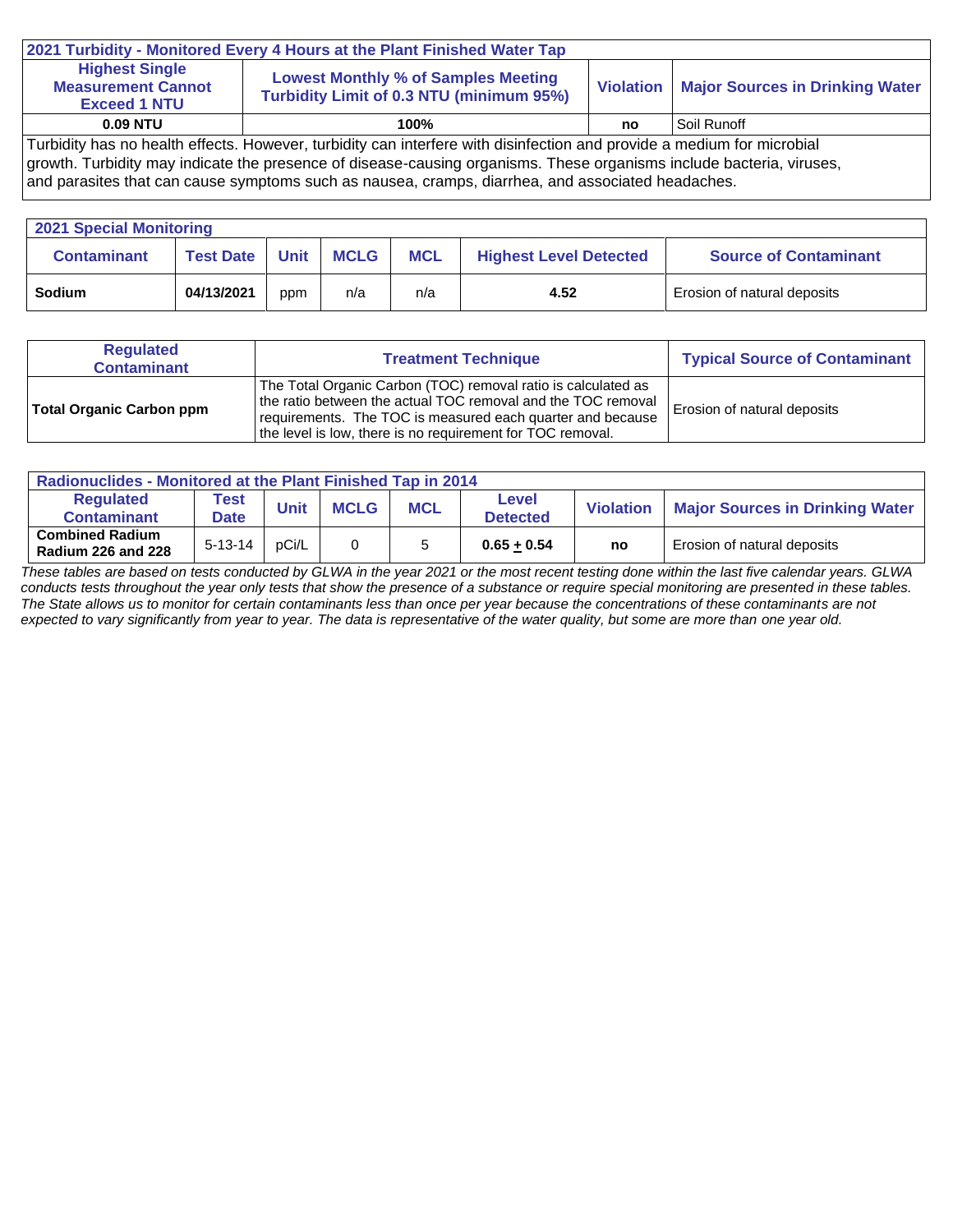## About Unregulated Contaminant Monitoring

Unregulated contaminants are those for which EPA has not established drinking water standards. Monitoring helps EPA to determine where these contaminants occur and whether it needs to regulate those contaminants. 6

## **Example UCMR table IF NEEDED**

| <b>Unregulated Contaminant</b>              | Average Level<br><b>Detected</b> | Range | Year Sampled | Comments |
|---------------------------------------------|----------------------------------|-------|--------------|----------|
| [Name of Unregulated<br>Contaminant] (unit) |                                  |       |              |          |
| [Name of Unregulated<br>Contaminant] (unit) |                                  |       |              |          |

## 2021 Southwest Tap Water Mineral Analysis

| <b>Parameter</b>              | <b>Units</b> | Max.      | Min.      | Avg.  | <b>Parameter</b>               | <b>Units</b> | Ma<br>Х.              | Min. | Avg.         |
|-------------------------------|--------------|-----------|-----------|-------|--------------------------------|--------------|-----------------------|------|--------------|
| <b>Turbidity</b>              | <b>NTU</b>   | 0.23      | 0.03      | 0.09  | <b>Phosphorus</b>              | ppm          | 0.4<br>5              | 0.30 | 0.37         |
| <b>Total Solids</b>           | ppm          | 172       | 97        | 133   | <b>Free Carbon Dioxide</b>     | ppm          | 10.<br>$\overline{7}$ | 0.7  | 7.0          |
| <b>Total Dissolved Solids</b> | ppm          | 150       | 75        | 124   | <b>Total Hardness</b>          | ppm          | 108                   | 96   | 101          |
| <b>Aluminum</b>               | ppm          | 0.115     | 0.023     | 0.049 | <b>Total Alkalinity</b>        | ppm          | 76                    | 64   | 72           |
| <b>Iron</b>                   | ppm          | 0.2       | 0.1       | 0.2   | <b>Carbonate Alkalinity</b>    | ppm          | 0                     | 0    | $\mathbf{0}$ |
| Copper                        | ppm          | 0.001     | <b>ND</b> | 0.000 | <b>Bi-Carbonate Alkalinity</b> | ppm          | 76                    | 64   | 72           |
| <b>Magnesium</b>              | ppm          | 8.3       | 5.9       | 7.5   | <b>Non-Carbonate Hardness</b>  | ppm          | 40                    | 21   | 29           |
| Calcium                       | ppm          | 29.9      | 20.8      | 26.1  | <b>Chemical Oxygen Demand</b>  | ppm          | 3.9                   | ND   | 1.1          |
| Sodium                        | ppm          | 6.0       | 4.1       | 5.2   | <b>Dissolved Oxygen</b>        | ppm          | 12.<br>3              | 7.9  | 10.1         |
| <b>Potassium</b>              | ppm          | 1.3       | 0.8       | 1.0   | <b>Nitrite Nitrogen</b>        | ppm          | <b>ND</b>             | ND   | 0.0          |
| <b>Manganese</b>              | ppm          | 0.002     | <b>ND</b> | 0.000 | <b>Nitrate Nitrogen</b>        | ppm          | 0.5<br>5              | 0.21 | 0.37         |
| Lead                          | ppm          | <b>ND</b> | <b>ND</b> | 0.000 | <b>Fluoride</b>                | ppm          | 0.7<br>6              | 0.17 | 0.57         |
| <b>Zinc</b>                   | ppm          | <b>ND</b> | <b>ND</b> | 0.000 | pH                             |              | 8.3<br>$\Omega$       | 7.13 | 7.37         |
| <b>Silica</b>                 | ppm          | 2.6       | 1.3       | 2.1   | Specific Conductance @ 25 °C   | umhos        | 241                   | 194  | 224          |
| <b>Sulfate</b>                | ppm          | 31.3      | 20.7      | 24.4  | <b>Temperature</b>             | °C           | 24.<br>0              | 1.8  | 13.4         |
| <b>Chloride</b>               | ppm          | 13.5      | 9.4       | 10.8  |                                |              |                       |      |              |

| <b>Parameter</b>               | <b>Units</b> | Ма<br>х.              | Min. | Avg. |
|--------------------------------|--------------|-----------------------|------|------|
| <b>Phosphorus</b>              | ppm          | 0.4<br>5              | 0.30 | 0.37 |
| <b>Free Carbon Dioxide</b>     | ppm          | 10.<br>$\overline{7}$ | 0.7  | 7.0  |
| <b>Total Hardness</b>          | ppm          | 108                   | 96   | 101  |
| <b>Total Alkalinity</b>        | ppm          | 76                    | 64   | 72   |
| <b>Carbonate Alkalinity</b>    | ppm          | 0                     | 0    | 0    |
| <b>Bi-Carbonate Alkalinity</b> | ppm          | 76                    | 64   | 72   |
| <b>Non-Carbonate Hardness</b>  | ppm          | 40                    | 21   | 29   |
| <b>Chemical Oxygen Demand</b>  | ppm          | 3.9                   | ND.  | 1.1  |
| <b>Dissolved Oxygen</b>        | ppm          | 12.<br>3              | 7.9  | 10.1 |
| Nitrite Nitrogen               | ppm          | <b>ND</b>             | ND.  | 0.0  |
| <b>Nitrate Nitrogen</b>        | ppm          | 0.5<br>5              | 0.21 | 0.37 |
| <b>Fluoride</b>                | ppm          | 0.7<br>6              | 0.17 | 0.57 |
| рH                             |              | 8.3<br>0              | 7.13 | 7.37 |
| Specific Conductance @ 25 °C   | umhos        | 241                   | 194  | 224  |
| <b>Temperature</b>             | °C           | 24.<br>0              | 1.8  | 13.4 |
|                                |              |                       |      |      |